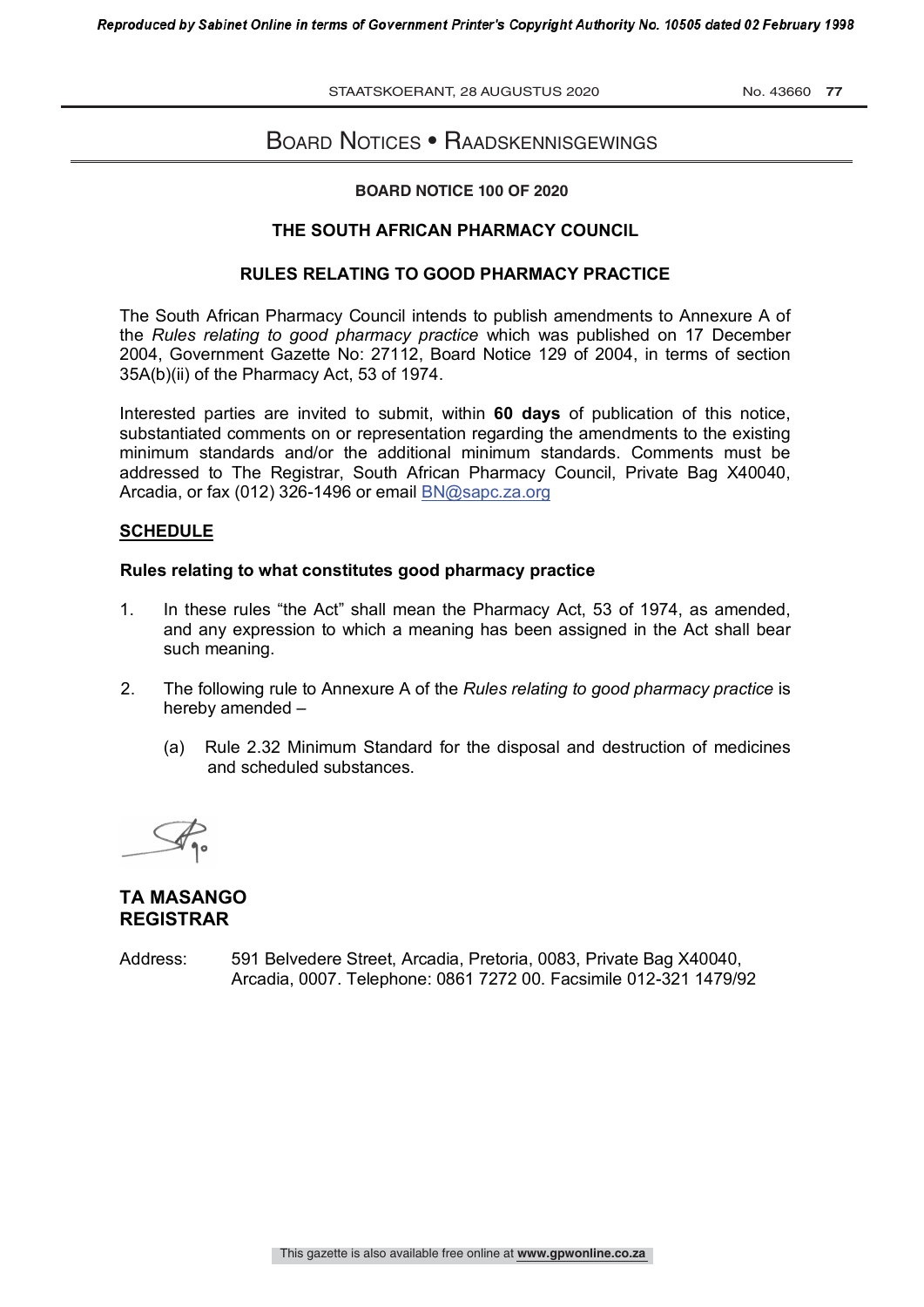## **Rule 2.32 MINIMUM STANDARD FOR THE DISPOSAL AND DESTRUCTION OF MEDICINES AND SCHEDULED SUBSTANCES**

#### *Rule 2.32 is hereby repealed and replaced as follows***:**

#### **2.32.1 Introduction**

The disposal and destruction of medicines and scheduled substances may only take place in accordance with the Medicines and Related Substances Act, 101 of 1965 and other applicable legislation.

Regulation 44 of the *General Regulations* published under the Medicines and Related Substances Act, 101 of 1965 states that -

- (1) a medicine or scheduled substance shall only be destroyed by a waste treatment facility authorised to destroy medicines or pharmaceutical waste in terms of the National Environmental Waste Management Act, 59 of 2008;
- (2) no medicines or scheduled substances other than those as determined by the South African Health Products Regulatory Authority (SAHPRA) shall be disposed of into municipal sewerage systems; and
- (3) the disposal and destruction of medicines or scheduled substances must be conducted in such a manner to ensure that the medicines or scheduled substances cannot be salvaged, and the medicine or scheduled substance has been denatured.

In addition, pharmacists and persons authorised to handle medicines in terms of the Medicines and Related Substances Act, 101 of 1965, should not dispose of medicines and scheduled substances in refuse that may be destined for landfill or municipal refuse sites.

#### **2.32.2 Purpose**

The purpose of this standard is to ensure that the disposal and destruction of medicines and scheduled substances within pharmacies, medicines rooms or Primary Health Care Clinic (PHC) dispensaries is undertaken safely and in accordance with the requirements of Regulation 44 of the *General Regulations* under the Medicines and Related Substances Act, 101 of 1965, relevant waste management legislation and with due regard to minimising the risk of such an activity causing harm to the environment or harm to the health of the population.

#### **2.32.3 Definitions**

- (a) *Authority* in terms of these Rules shall mean the South African Health Products Regulatory Authority (SAHPRA).
- (b) *Disposal* in terms of these Rules shall mean the removal of medicines and scheduled substances from the pharmacy, medicine room or PHC dispensary for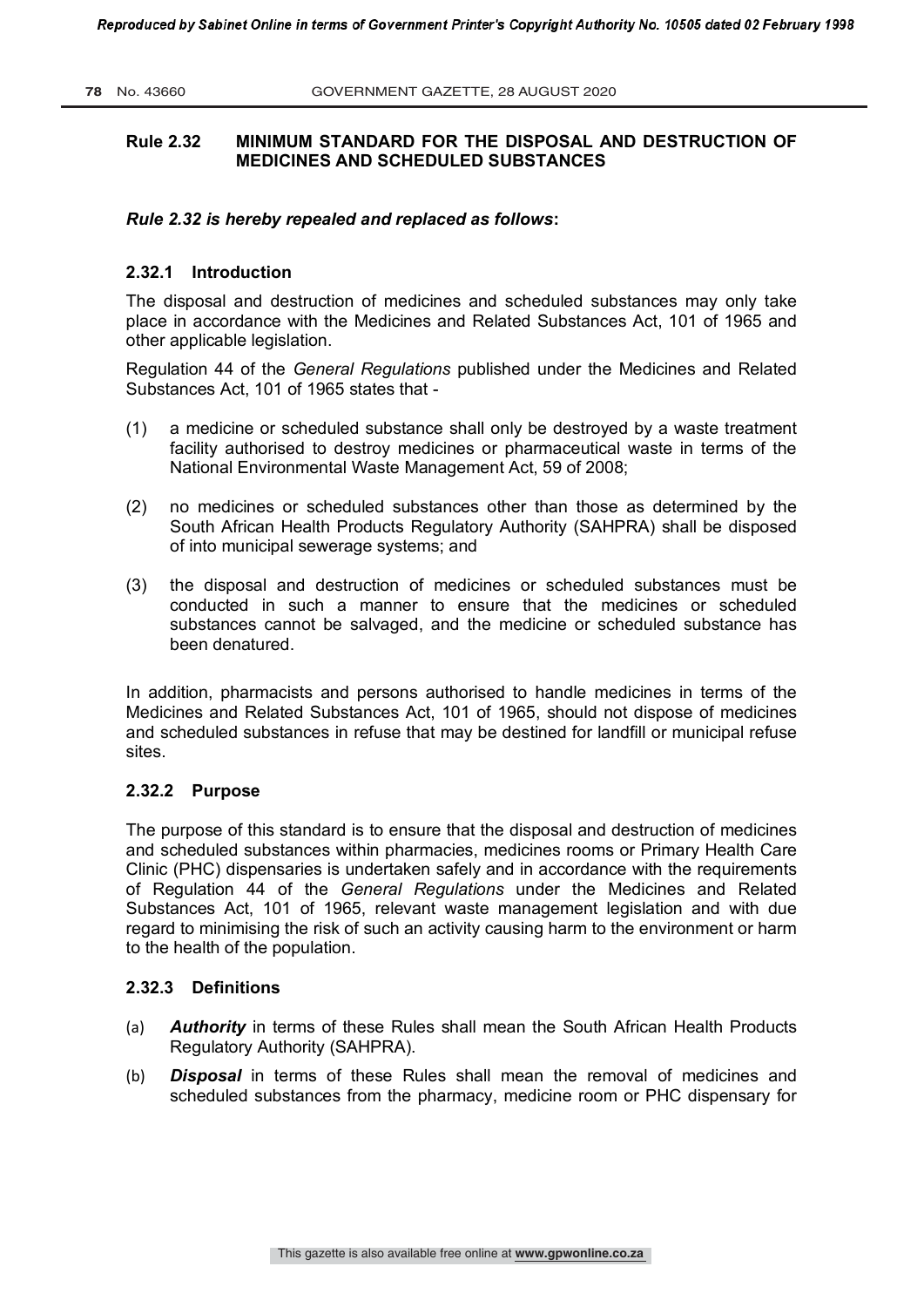purposes of destruction by a waste treatment facility duly authorised by the National Environmental Waste Management Act, 59 of 2008.

- (c) *Destruction* in terms of these Rules shall mean rendering the medicines and scheduled substances unusable or irretrievable for use or consumption, taking into consideration the environment and harm to the health of the population.
- *(d) Waste treatment facility* means a site licensed in terms of the *National Environmental Waste Management Act 59 of 2008* that may be used to accumulate waste for the purpose of storage, recovery, treatment, reprocessing, recycling or sorting of that waste. N.B. *Council requires that the waste treatment facility be in possession of a certificate specifically to dispose of medical waste, in line with Section 51(1)(a)* of the *National Environmental Waste Management Act 59 of 2008.*

#### **2.32.4 General considerations**

Some of the elements in this standard are not statutory requirements but are good practice which pharmacists would be expected to follow whenever feasible.

- (a) All destruction must take place in accordance with local municipal regulations regarding the disposal of chemical or medicinal waste. The person responsible for the destruction may be requested to prove that the method of destruction is in accordance with such regulations.
- (b) All medicines and scheduled substances (including medicines and scheduled substances returned by patients) must be disposed in such a manner that does not allow recovery or retrieval.
- (c) For the disposal and destruction of medicines or scheduled substances, refer to Regulation 44 (4-6) of the *General Regulations* (2017) published under the Medicines and Related Substances Act, 101 of 1965.

#### **2.32.5 Minimum requirements for the disposal of medicines and scheduled substances**

The disposal must be properly documented. All quantities removed must be recorded in a pharmacy stock management system. In the case of specified schedule 5 (where applicable) and schedule 6 medicines and scheduled substances, the quantities of medicines and scheduled substances to be disposed must be indicated in the relevant register and signed by the witnesses required in the procedure.

2.32.5.1 The following details should be recorded:

- (a) name, quantity, strength, batch numbers (if applicable) and dosage form of the medicines and scheduled substances;
- (b) date of expiry of the medicines and scheduled substances;
- (c) in the event of the information detailed in Rule 2.32.5.1(a) and (b) not being available, the weight of the medicines and scheduled substances;
- (d) name, position and signature of the person and the witness disposing the medicines and scheduled substances;
- (e) reason for the disposal; and